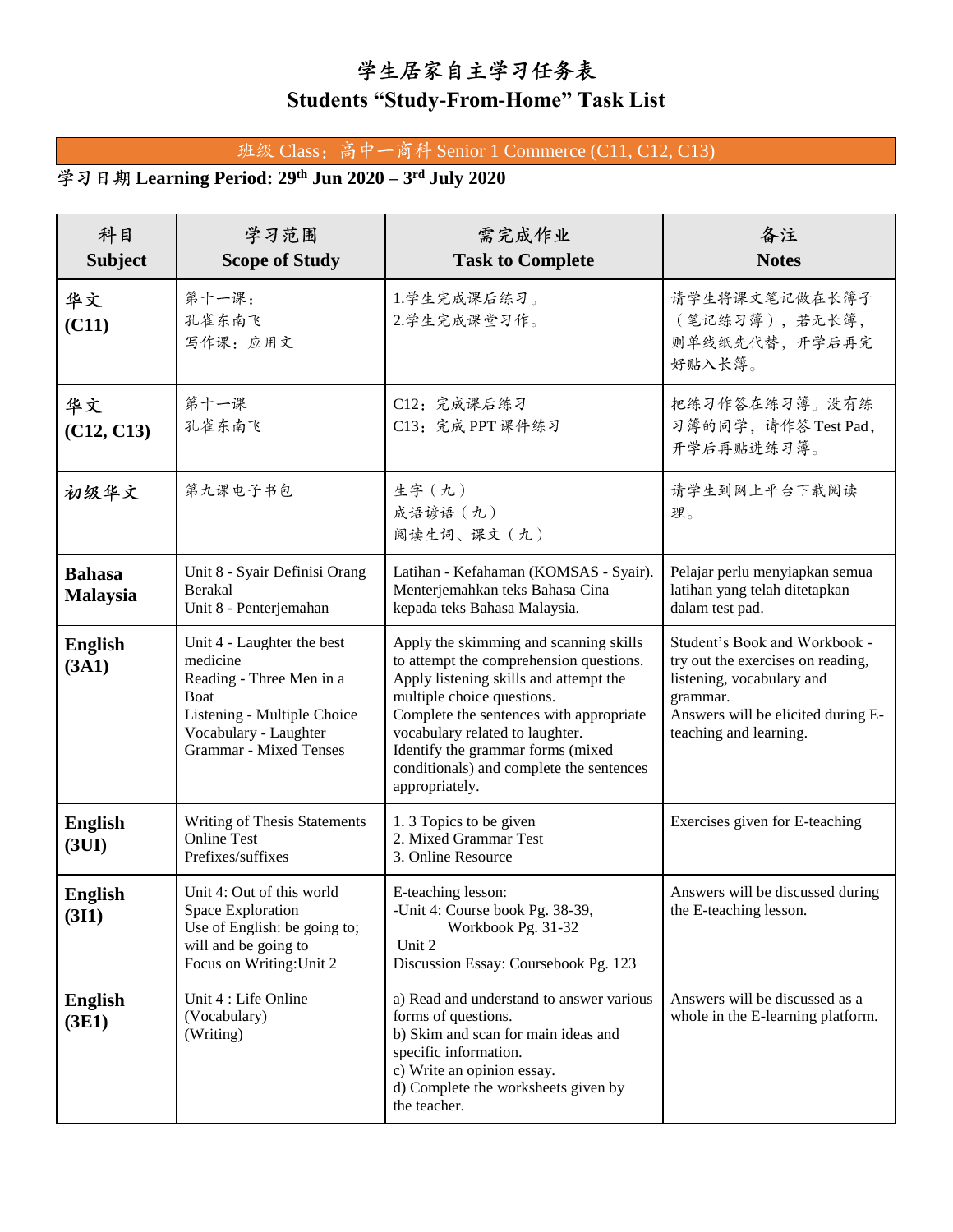| <b>English</b><br>(3E2)                   | In the Media<br>- Grammar                                                                                                          | -Complete the sentences using for or<br>since. Answer Exercise 1, 2 and 3 on<br>Pg.51 in Student's Book.<br>-Complete the conversation using the<br>Present Perfect Continuous of the verbs<br>in brackets. Answer Exercise 4, 5 and 6<br>on Pg.51 in Student's Book. | -Refer to Grammar Reference on<br>Pg.110 in Student's Book.                                            |
|-------------------------------------------|------------------------------------------------------------------------------------------------------------------------------------|-----------------------------------------------------------------------------------------------------------------------------------------------------------------------------------------------------------------------------------------------------------------------|--------------------------------------------------------------------------------------------------------|
| <b>English</b><br>(3R1)                   | Unit 6: Risk<br>(Writing)                                                                                                          | Students write short descriptions about<br>their first day in school, an amazing<br>experience and a terrible day.                                                                                                                                                    | Answers will be discussed as a<br>whole in the E-learning platform.                                    |
| <b>Mathematics</b>                        | Chapter 7: Trigonometric<br>Functions of any angle<br>7.1 Quadrant<br>7.2 Definition of<br>Trigonometric Functions of<br>Any Angle | -Read notes chapter 7<br>-Homework:<br>a) Class Exercise 1, 2<br>b) Exercise 7.1, 7.2                                                                                                                                                                                 | 1. 所有的习题须在规定的时间<br>完成。<br>2. 须用黑或蓝色笔将答案写在<br>test pad $\perp$ <sub>o</sub><br>3. 写上姓名, 开学需呈科任老<br>师批阅。 |
| 地理<br>(C12)                               | 第七章: 矿物、岩石与土壤<br>第三节: 土壤                                                                                                           | 学生完成笔记                                                                                                                                                                                                                                                                | 学生需要在特定时间内完成作<br>业和测验。<br>网上学习平台上之作业请呈交<br>到网上学习平台。                                                    |
| <b>Bookkeeping</b><br>& Accounts<br>(C11) | Chapter 10                                                                                                                         | Textbook Pg 3-8 to 3-10<br>Practice 1 to 3                                                                                                                                                                                                                            | Answer in Book 1<br>Will discuss during E-teaching<br>lessons.                                         |
| <b>Bookkeeping</b><br>& Accounts<br>(C12) | Chapter 10: Financial<br><b>Statements</b>                                                                                         | Textbook Chapter 3 Practice 1-3 (Income<br>Statement)                                                                                                                                                                                                                 | Answers have to be written on test<br>pad.                                                             |
| <b>Bookkeeping</b><br>& Accounts<br>(C13) | Chapter 10: Financial<br><b>Statements</b>                                                                                         | Textbook Chapter 3 Practice 1-3 (Income<br>Statement)                                                                                                                                                                                                                 | Answers have to be written on test<br>pad.                                                             |
| 商业学<br>(C12)                              | 单元六:国内付款方式                                                                                                                         | 大明欲了解租购与赊购方式。试就"拥<br>有权",解释两者的不同。                                                                                                                                                                                                                                     | 功课写在练习簿,若没有练习<br>簿,请写在 test pad。                                                                       |
| <b>Business</b><br><b>Studies</b>         | Chapter 7 Warehousing - Part<br>2                                                                                                  | <b>Structured Exercise Questions Discussion</b>                                                                                                                                                                                                                       | Compulsory to complete the<br>exercise. Discuss when school<br>reopens.                                |
| 经济学<br>(C11)                              | 第4章市场效率与政府干预<br>第五章消费行为的研究                                                                                                         | 第4章-复习 Pg. 118-126<br>第五章-课本 Pg. 12                                                                                                                                                                                                                                   | 学生必须先阅读课本然后完成<br>作业。                                                                                   |
| 经济学<br>(C13)                              | 第5章消费者行为的研究                                                                                                                        | 课本选择题和作答题。                                                                                                                                                                                                                                                            | 答案写在单线纸或簿子。                                                                                            |
| <b>Economics</b>                          | Chapter 4 Theory of<br>Consumer Behaviour - Part 1                                                                                 | Exercise Textbook Pg. 106 Section B<br>Structured Question 1 only.                                                                                                                                                                                                    | Compulsory to complete the<br>exercise. Discuss when school<br>reopens.                                |